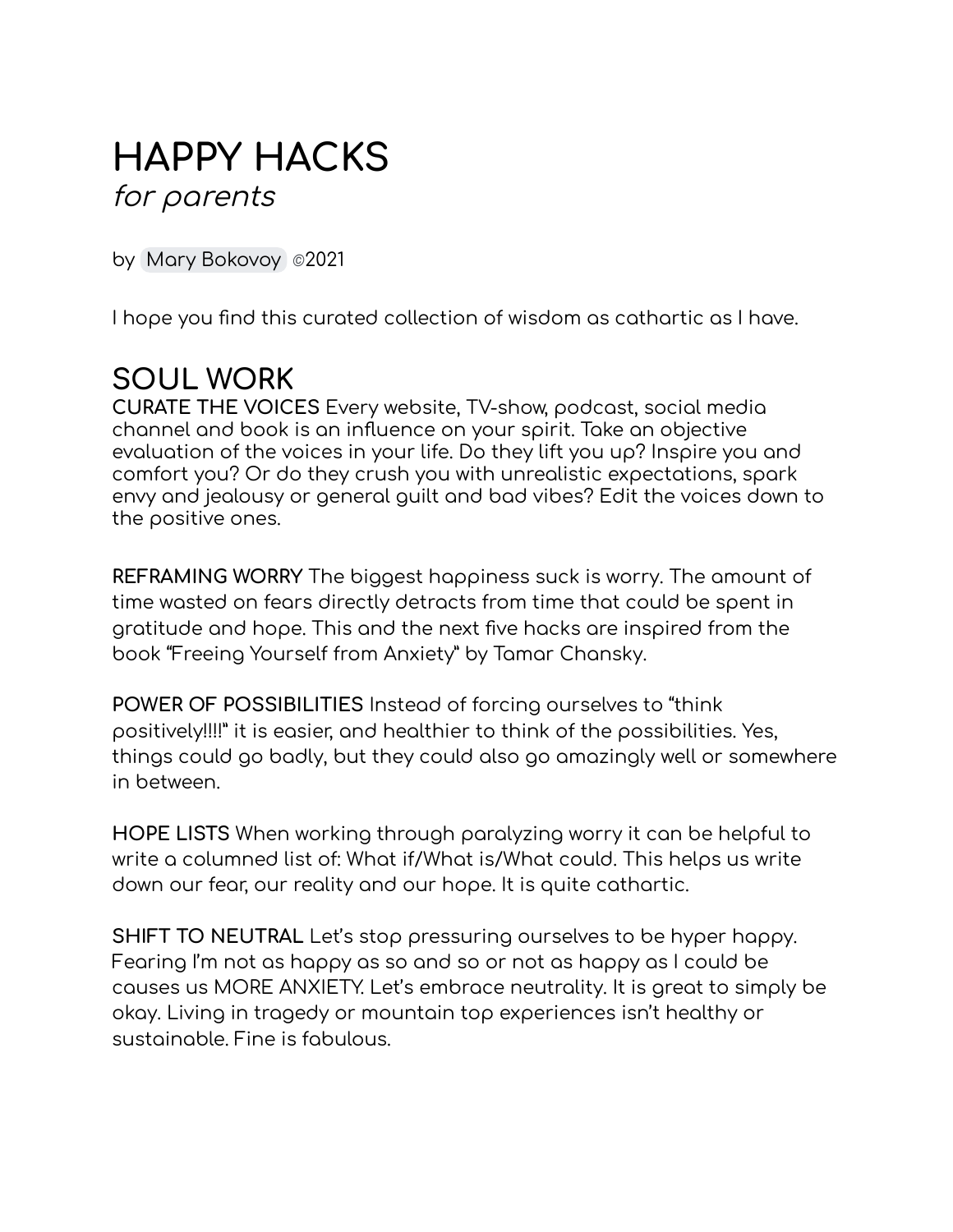**CHANGE THE GOAL** Instead of falling prey to worrying over our kids choices, let's face a reality that doesn't get much press: WE DON'T HAVE THAT MUCH INFLUENCE ON OUR CHILDREN'S CHOICES. We can nurture, teach, encourage, provide great opportunities, but at the end of the day the kid is going to do what the kid is going to do. So instead of stressing out over destructive habits and having the goal of: I must make her stop x and do y. Rather, embrace the goal of: I will make <sup>a</sup> safe place for her to come and talk to me. I will make her feel loved and not judged. I will make her feel believed in. Those things we can actually do.

**CHECK YOUR SELFISHNESS/NARCISSISM** Moms can become tortured by fears of what can happen to our children and bad choices they may make/are making. Ultimately these thoughts can be rooted in selfishness in the sense of fearing how their detrimental actions will affect us. Or we can be radically overestimating our effect on our children believing, narcissistically, that we can change them, when that power lies in God and the child.

**SELF HELP ON THE GO** I constantly check out audiobooks that are "good for me" but that I would not have the discipline to sit down and read. I stream them for free on my library app and listen to them while I am working out or doing house work. It's a rush of double self improvement!!

**ASSESS WHAT YOU REALLY WANT One of the blessings of being older is** the realization that we don't have to feel the insatiable desire to restlessly, and relentlessly chase every goal that crosses my mind. This zealous aimlessness fueled by social media to be killing it 24/7 is exhausting and left me empty and distracted. Assessing what we really want specifically revealed I don't want fame, or riches. I simply want to be close to my family and friends. That is it. Oh and I want to be useful to others. The end. It is so freeing. This revelation has changed how I approach my work, my relationships and my day to day life.

# **PERSPECTIVE**

**THE CHOSEN ONE** When I think I am screwing up my KIDS, I am comforted by the thought that I was chosen to be their Mama. Could other moms do a better job than me? Undoubtedly. Could they be in a family where the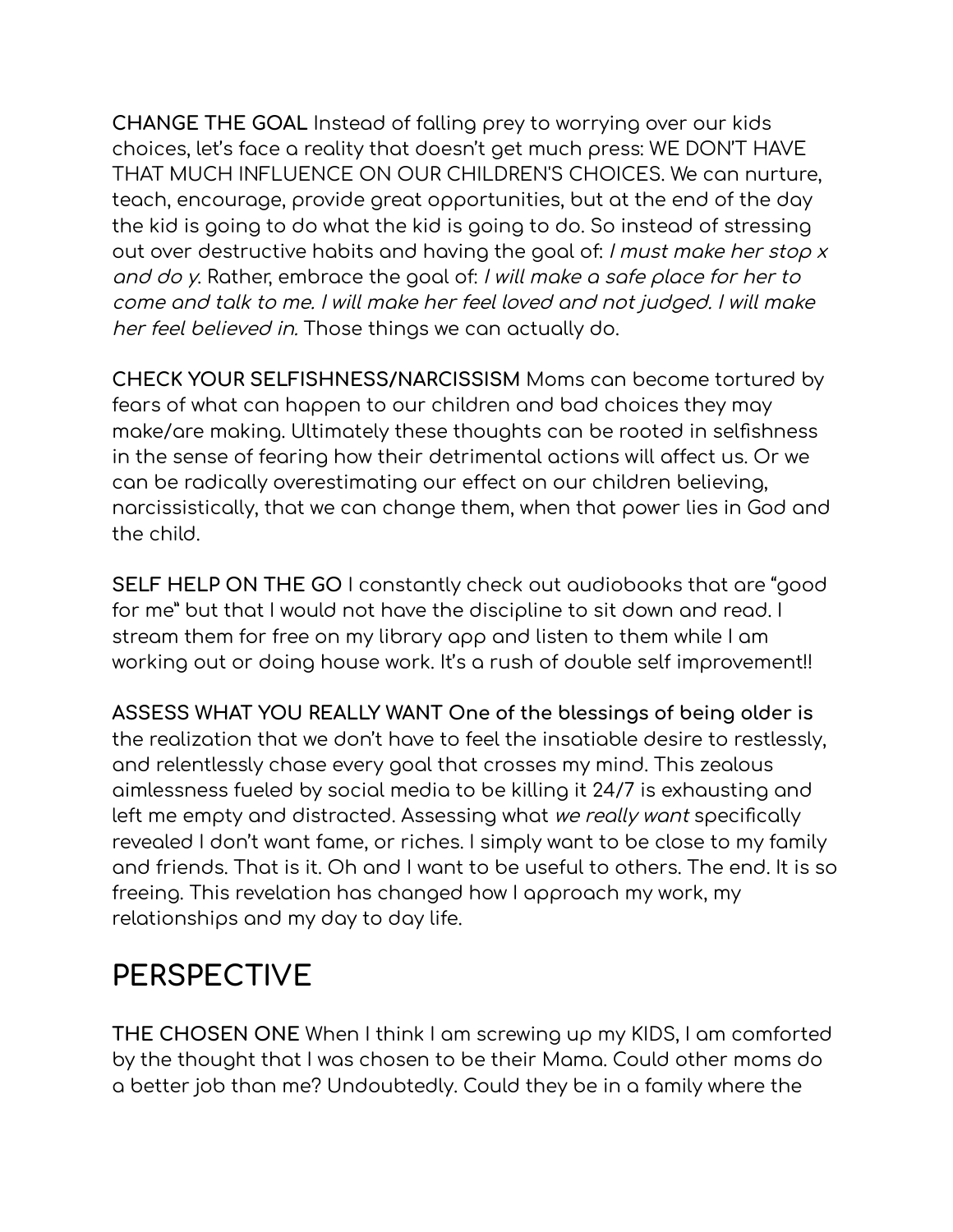mom teaches them to cook and garden and they only laugh all the time? Maybe. But God chose me for them and vice versa. After an excruciating day with our teen girls my husband turned and said, "God gave us the girls with their challenges to help our hearts. Raising the girls has been our biggest challenge by FAR. If we didn't struggle with them our pride would be unbearable. We are already prone to judgement. We would be monsters. As it is, the kids bring us down to reality. They reveal all our shortcomings. Our impatience. Our desire for perfection. They are the prescription for our soul. Specifically crafted just for us and us for them."

**GOOD ENOUGH** Overcoming perfectionism in our motherhood and towards our children is paramount to happiness. Perfectionism will keep you in a constant state of not measuring up to an unrealistic standard. Try it and feel relieved - your kid's Halloween costume? Good Enough. Your report? Good Enough.

**THEIR OWN ROAD** Okay - a word on well intentioned advice - and this applies to these hacks as well: Every child and their needs are unique. That is the kicker. We can be open to advice and inspiration but filter everything through the wisdom that this advice worked for this mom on that child at that time and it may or may not work for us now. Remember there is no one formula to create a great human.

**WHAT I'VE EARNED** A lot of bitterness is fueled by the idea of not getting what we perceive of having earned. The perspective of a believer is the only thing we have earned is hell via our sins. And by the grace of Jesus have we narrowly escaped doom. So if you find yourself keeping score of what is due to you. You may want to reconsider. And rather switch our thinking to be so grateful for grace and not getting what we deserve.

**WAY TO GO COACH** Consider parenting as coaching. As a coach, we can't take all the credit nor all the blame. Even children are responsible for their decisions and consequences.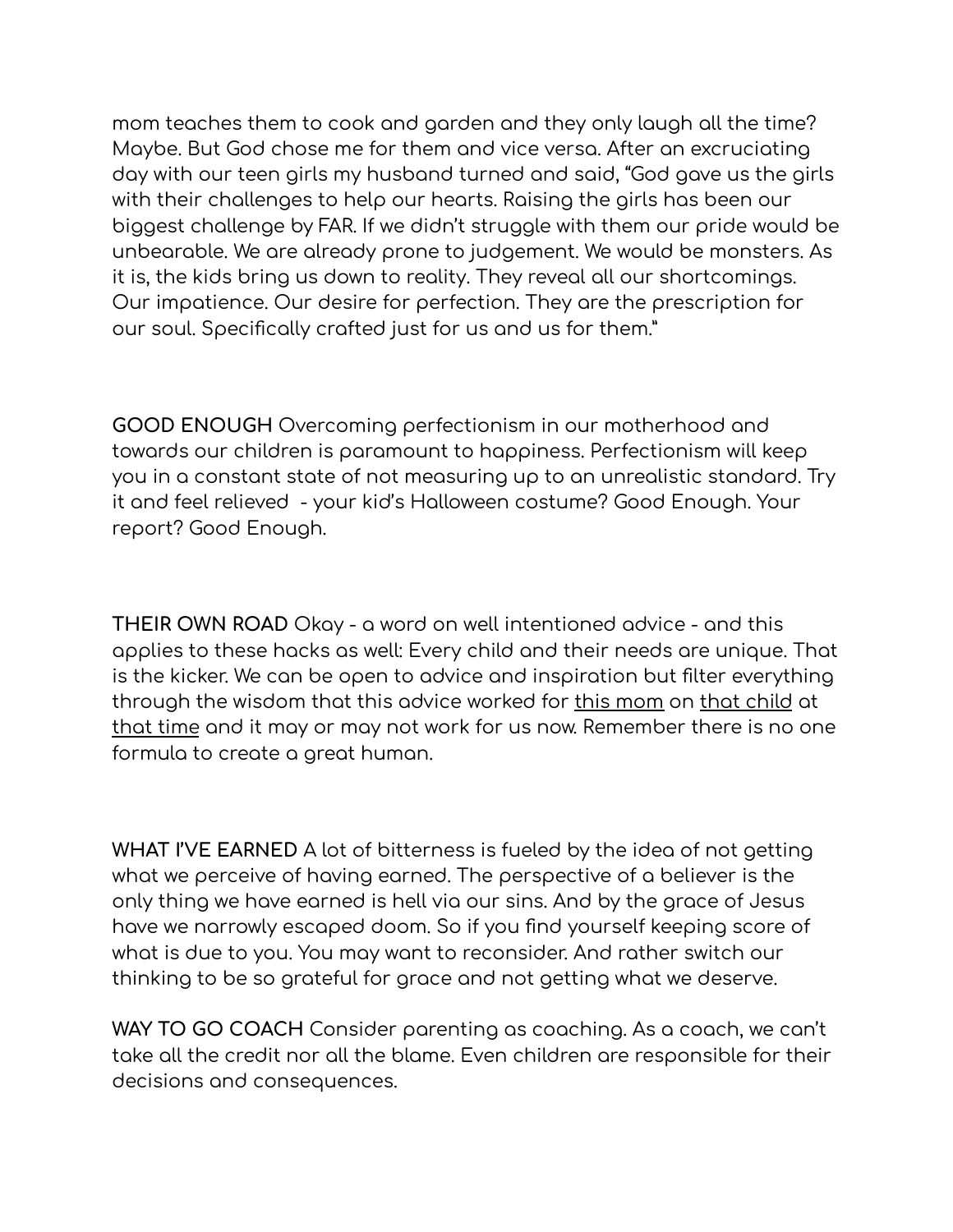**FAMILY CENTRIC** We have a choice to focus on the needs of the child or children exclusively or the family as a whole. It is very tempting to "put the children first". It sounds valiant and sacrificial, right? Yet it creates monsters. Focusing rather on the well being of the family, versus being child centric, helps the child feel a sense of community. His world view is not about only his needs, but he incorporates the needs of others. They learn to respect your marriage, their siblings and their elders. We can do this by encouraging them to help out around the house, and serve the family and community.

**RECORD OF RIGHTS** It is easy to dwell and list our children's shortcomings. But "love covers a multitude of sins, (I Peter 4:8) and "keeps no records of wrongs". (I Corinthians 13:5) We can instead keep a running list on our kiddos' best qualities on our phones. Reflect on them to keep your gratitude growing.

**OH THE HUMANITY** In my favorite suspense series, The Gamache Mysteries, written by Louise Penny, the main character teaches his proteges 4 simple statements that lead to wisdom:

- "I don't know.
- I need help.
- I'm sorry.
- I was wrong."

Those statements are very counter culture to our self reliant, I can do it all and do it well American philosophy. But aren't those statements beautiful? To let your guard down and admit when you don't know the answer, when you need help, when you've hurt someone, and when you made a mistake. It is so freeing yet terrifying at the same time. Let's embrace these simple phrases and lower the bar of perfection. Authentic and closer relationships await us if we do.

**FEEL YOUR FEELINGS** Are you not letting yourself feel for lack of time or because you feel bad because you feel bad? Since we have it better than some, we are tempted to not really check in with what we are feeling. Do you need to grieve an unmet expectation? Because parenting is chock full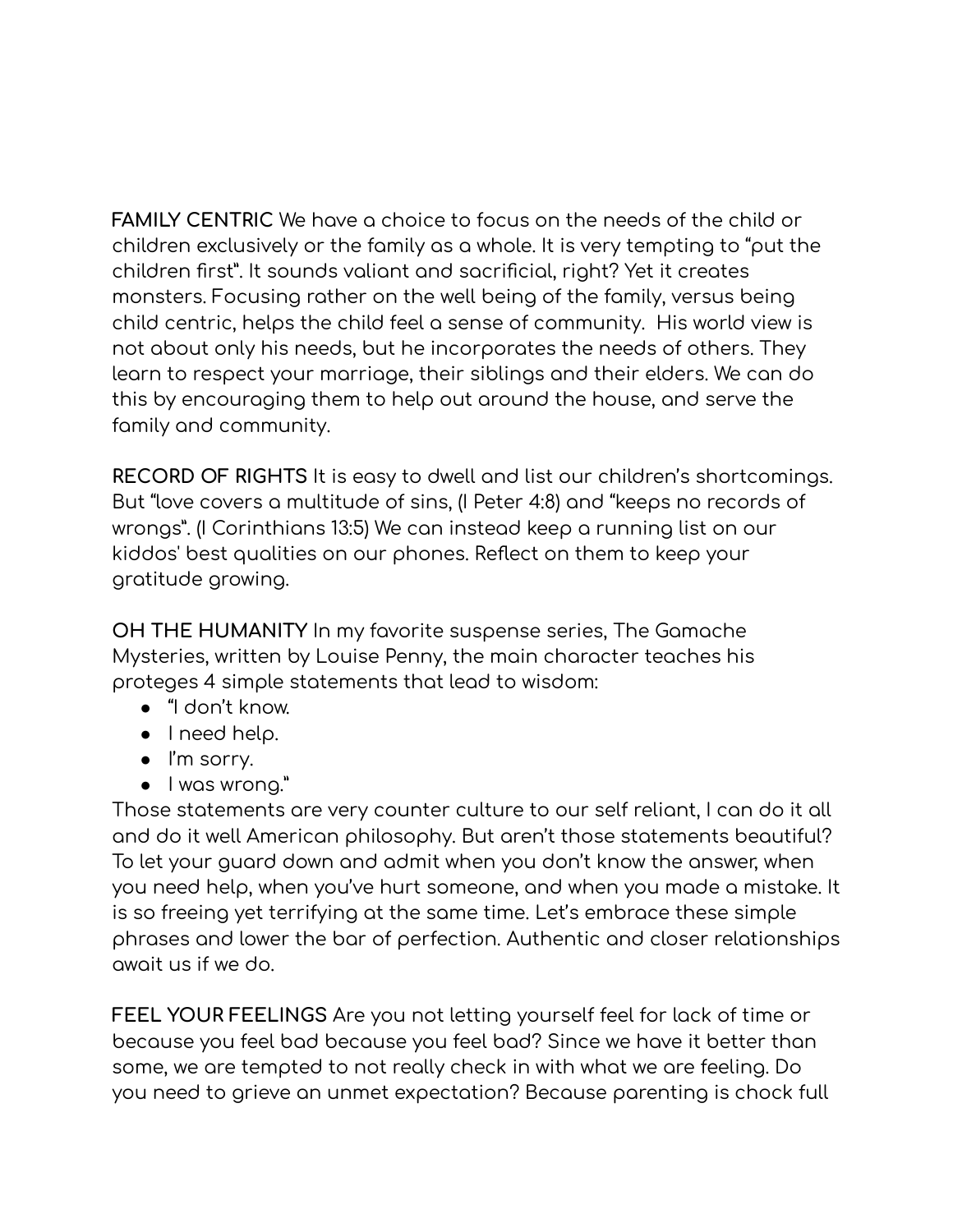of them. If you don't let yourself identify and work through acceptance on whatever loss you are feeling it can easily turn into bitterness. Take time alone for a deep dive into your feelings - journaling often helps - as well as peer and professional counseling.

IT WILL GET BETTER When you are in a rough patch (and that can be an afternoon or a 2-year long saga) in your relationship with your child, know this: It. Will. Get. Better. Hang on. Cling to faith. You will someday look back on this time from a completely different space.

SOBERLY SAVOR THE GOOD TIMES conversely if you are in a great space really treasure this moment in your heart. Knowing that things will evolve and grow and may face challenges ahead, yes, no need to get cocky - but let the gratitude swell in your being.

# **PRACTICES**

**JESUS TAKE THE WHEEL** The daily practice of spending time meditating on scriptures and trying to apply them to my life has been my saving grace.. I often will simply google what I am feeling I need such as "Scriptures on Togetherness" when I feel lonely, or "Scriptures on Forgiveness" when I am struggling to let some offense go. Then I take time to pray. To walk through my heart, my gratitude, my fears with God. To know that I am not alone. That I can bare my soul and get direction and comfort for the day ahead is huge. I liked doing this with the girls as they were growing up...reading a scripture to them over breakfast before school and talking about how they could practice it in their day at school. It's a great legacy we can share.

**MEET UP** It can be extremely helpful to have a faith community to lift your spirits. Moms in Prayer groups pray specifically for our kids and their school each week. Momsinprayer.org. There are several women's Bible studies and other activities that will help you build a community with others that offer hope and support as you raise your humans.

**FORGIVENESS** Holding onto grudges is simply a full time job and a complete joy suck. The bottom line is that we perceive there is some power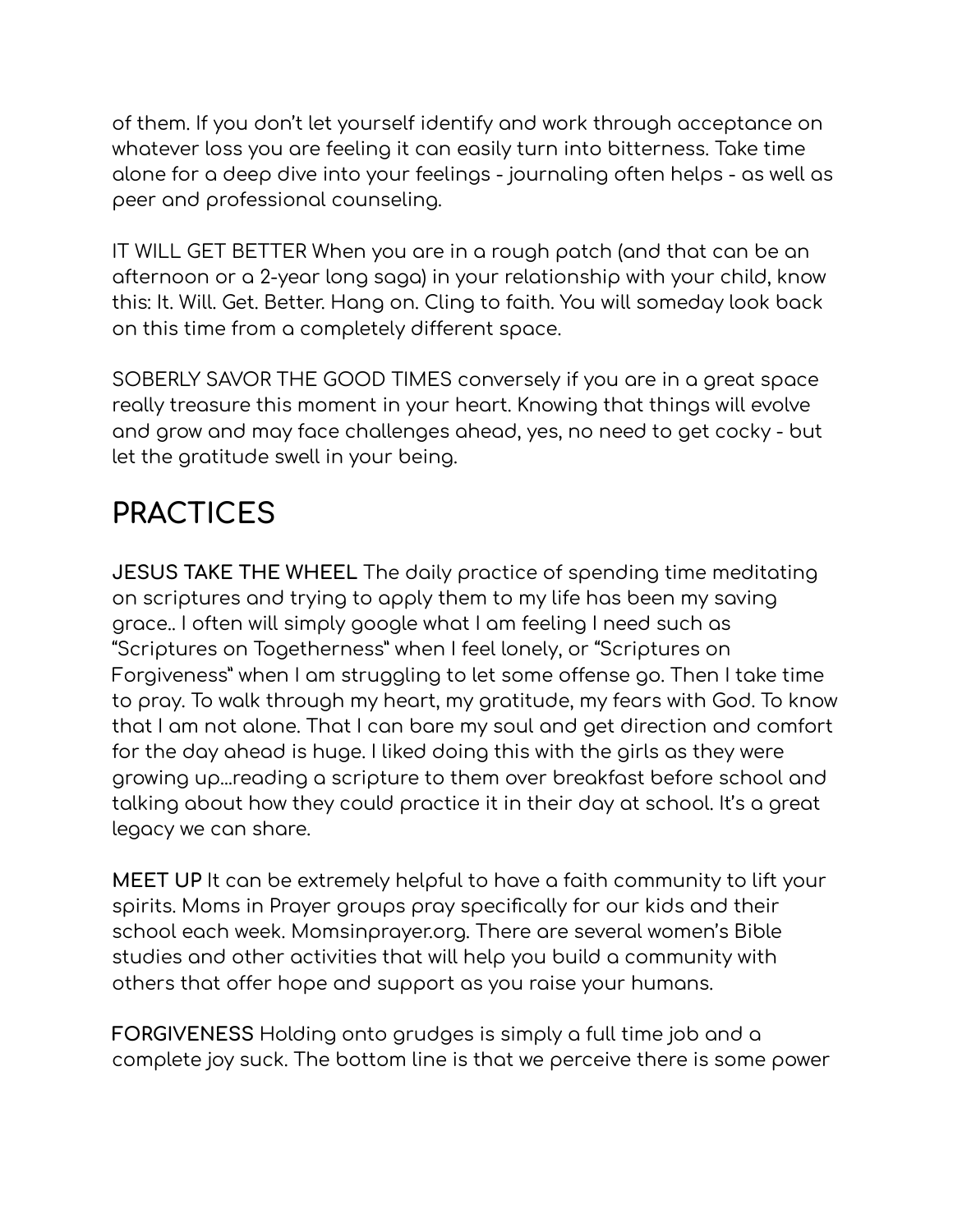in holding onto resentment. But that is a lie. We are playing tug-a-war for no good reason. Drop the rope.

**THREE QUESTIONS** From the gifted author Louise Penny I learned the best practice of asking these three questions before I share an opinion:

- Is it true?
- Is it kind?
- Does it need to be said?

What would our world be like if everything was said through this filter?

**GIVE THANKS** constantly. Make it a practice to start each prayer in gratitude listing as many genuine blessings in your life. This act alone puts the darkest struggles in perspective and brings attention to God's ability to solve all problems. Also mention the good in any and every situation: "Babe, this dinner is fantastic, thank you!" "Honey, thank you for cleaning up after yourself, I appreciate you." The grateful vibes are contagious in your household.

**SPEND 5 MINUTES IN SILENCE** It is so relaxing and exhilarating at the same time. Another take on this powerful practice is "Compassion Meditation - where you spend the time focusing on a person or situation. You simply put yourself in that situation, that person's shoes and muster all kinds of compassionate thoughts towards them. It helps you let go of grudges and grievances in some cases or wrap a good friend in thoughtful love as they are going through a hard time.

**DO GOOD** One of the most powerful mood lifters is serving others. When you are in a funk take the focus off yourself and think of something, anything, you can do to help someone out. You both will reap the rewards!

**NEW COMMITMENTS** When considering a new job, hobby, side hustle, group. It should be an overwhelming "Heck yes I want in!!" If you find yourself wavering or talking yourself into it, it's best to pass.

#### **DON'T FREAK OUT, ASK A QUESTION**

This is my favorite mantra. When faced with a powerfully emotional situation (Daughter walks in at 3:30 am, you find a large stain on the new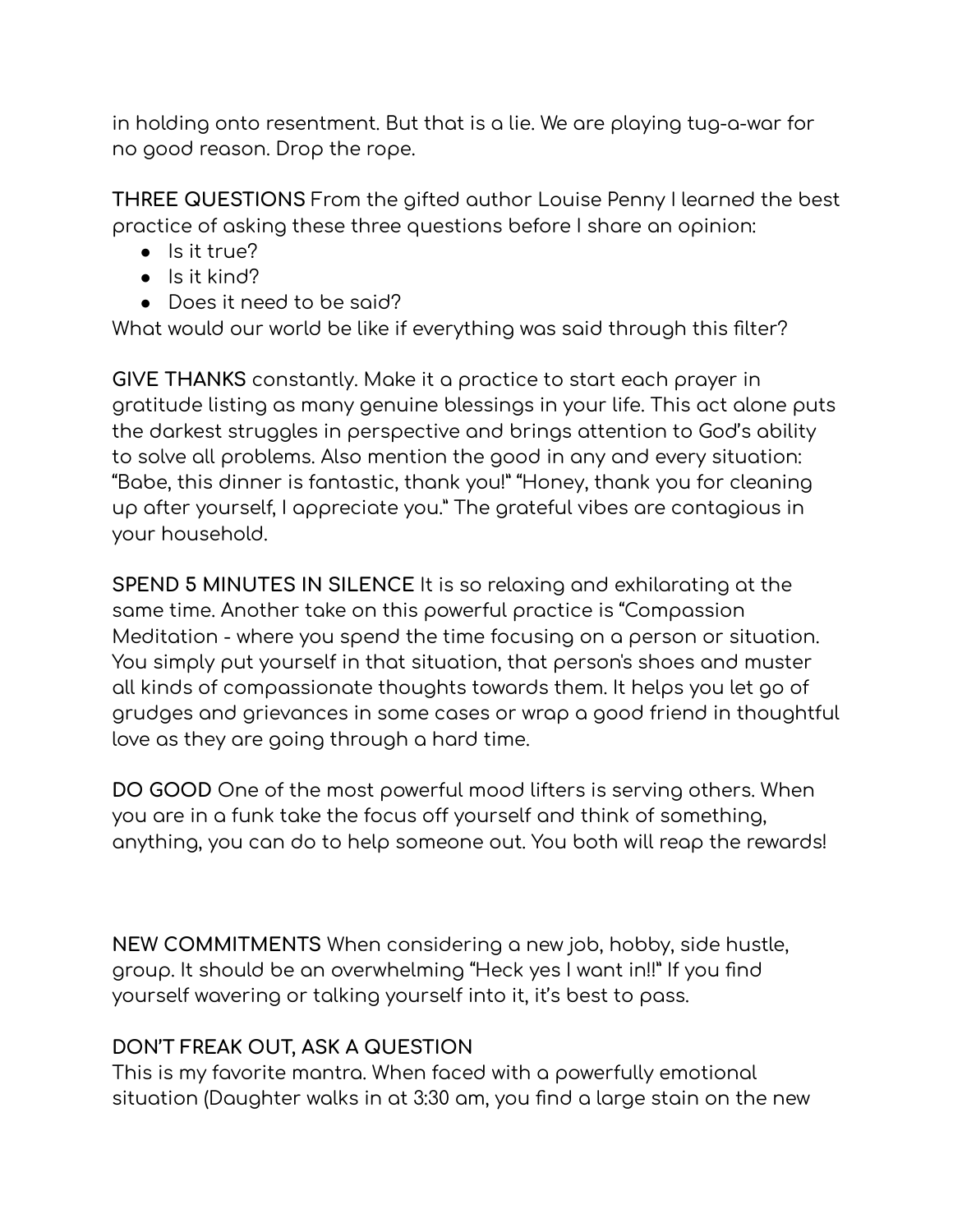rug, the garage door was left open all night…) instead of losing it on the first family member you see, try this: Ask an emotionally neutral question. "Why are you back late? Do you know what caused this stain? Did you leave the garage door open?" and then try follow up questions before you raise your voice or share your feelings. This strategy has saved me from harming relationships more times than I can count. (Answers: "I was out taking photos of the city lights." (not great, but at least artistic and not nefarious), Indigo ink (for an art project, again - not great, but artistic!) and it turns out it was me who left the garage door open.)

**HERE TO SERVE** The best medicine to a bad/sad attitude is serving another person. It pulls your mental energy away from your problems for a healthy purpose. You help another and usually come away feeling much better. "What we do for ourselves dies with us. What we do for others and the world remains and is immortal." ― Albert Pike

### **TREAT YO SELF**

**KNOW THYSELF** Before you can treat yourself well you need to know who you are and awareness of your needs. We are all different. Knowing our strengths, blindspots, tendencies and needs is paramount. My all time favorite and insightful tests are the following:

- Endagram <https://www.eclecticenergies.com/enneagram/test> This test revealed I am a one and explained both my strengths and pitfalls in my personality. Helped me better understand myself and how I can come across to others.
- Four Tendencies Quiz reveals how I am motivated <https://quiz.gretchenrubin.com/>
- Love Language <https://www.5lovelanguages.com/quizzes/> After taking the quiz I know that I am huge on words of affirmation. Letting my spouse know that helps him know what I need to feel close and happier in our relationship.

**SCHEDULE SELF CARE** Online calendars are a small miracle of invention. Take advantage of them to schedule what is important to you including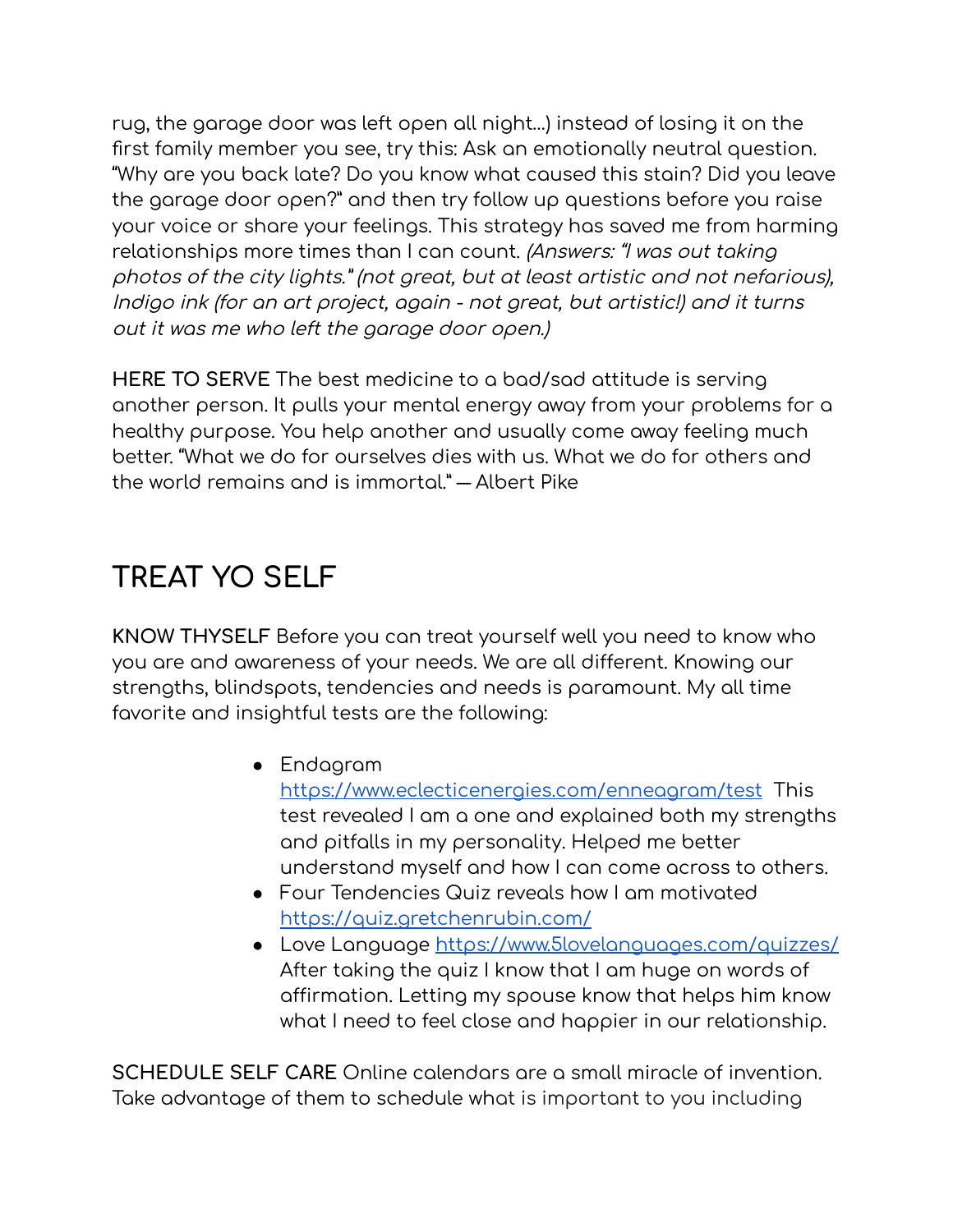self care. It ensures you have carved out time to keep your engines running. Think of it as putting on your oxygen mask first in a flight emergency, then having the strength and wits about you to put on your child's. It is that important. I schedule in my time reading scripture, prayer, working out and reading almost every day. Pro tip: Did you know that yoga is the poor-woman's massage? There are a ton of free yoga classes on youtube.

**NOCTURNAL ACTIVITY PREPARATION** Naps are short for **N**octurnal **A**ctivity **P**reparation. Parents need them more than anyone. We are up at all hours nursing, changing wet bed linens, and later waiting up for teenagers. Some of you, both at the same time. (May God be with you.) Taking the time to lay your head down for 10-20 minutes midday gives the mind and body a chance to heal, rest and rejuvenate. Hear: do not feel guilty! Working moms - try this in an empty office at lunch. I officially cleared this with my boss when I was pregnant and it was glorious.

**EVERYDAY CELEBRATIONS** I'm a big believer in celebrating life everyday. Americans can be so uptight to only do certain things on certain days (or drink at certain times, please). I say treat every dinner like it's a celebration. Turn on the music, use the cute plates, pop the cork. Celebrate every micro-win!!

**DO IT FOR YOURSELF** I would get so resentful when my family wouldn't appreciate my cleaning by noticing and giving me high praise and thanks. But when I switched to understanding that I clean and organize to make myself happy and it is okay if I am the only one that appreciates it, the resentment fell away. This can apply to so many things in our lives. It is more than okay to do things for yourself and pat yourself on the back for it.

**LIST YOUR PRIORITIES** Pick three to five things that matter most. These are your priorities. When you spend your time doing what matters most, you wind up feeling happy. Then specify what you really mean. For example instead of simply writing family, God, work you could write "Close Family Relationships, Intense Prayer for Peace, and Design Loving Homes". Look at this list every morning and every night. This will enable you to focus and evaluate how you are living out your priorities and not get distracted on the minutiae of life.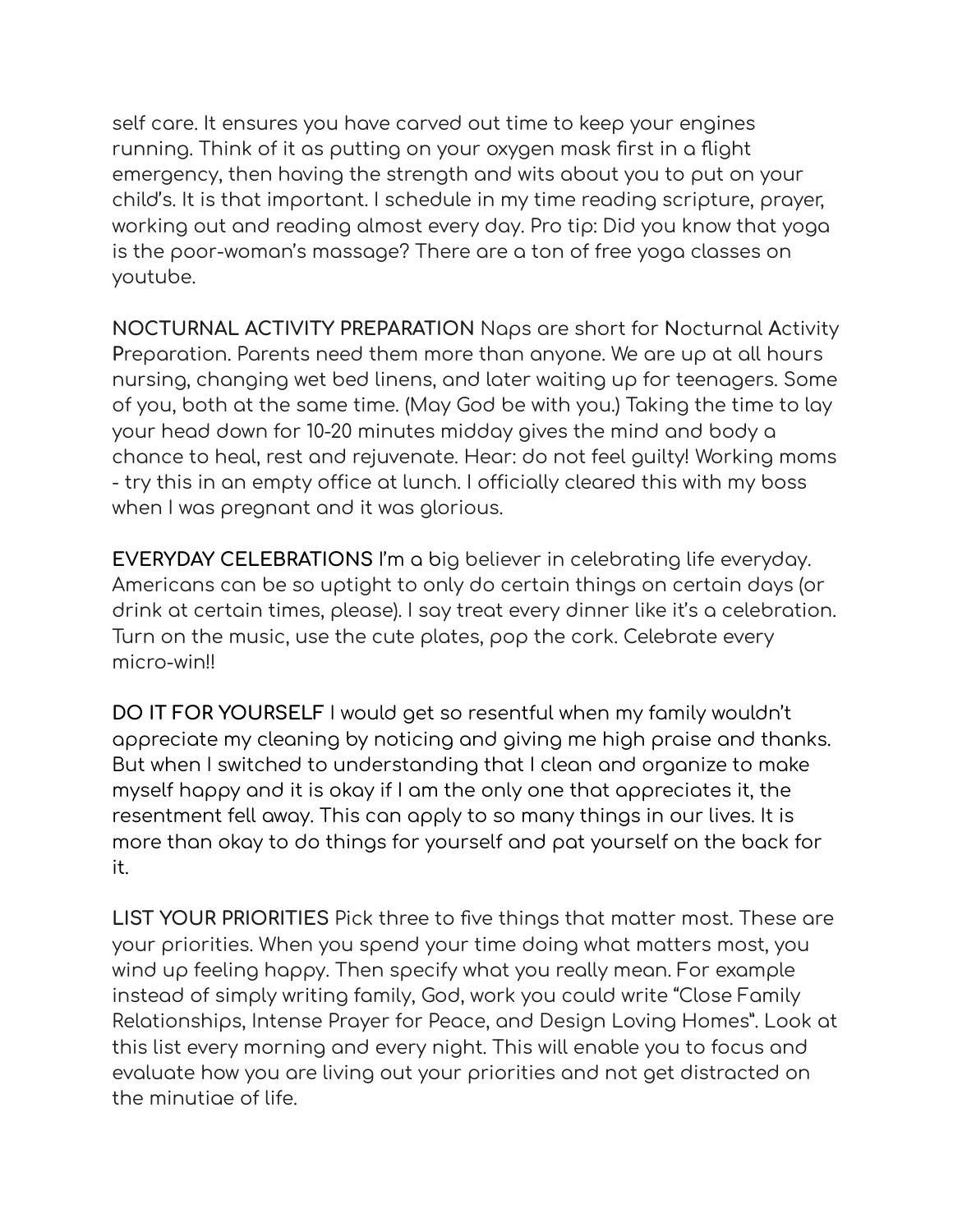### **PARTNERSHIP**

**DATE TIME VERSUS DATE NIGHT** It's great getting a sitter and going out alone but expense and hassle can keep this from happening consistently. Instead, focus on date time and aim to have it several times a week. My husband and I spend from 9-10:15pm together every night when he is home. We usually spend it watching a favorite show series we are into. We only watch the show during date time. We cuddle on the coach and often make popcorn. This may not be your jam, but find out what is doable and make it happen often.

**REGULAR INTIMACY** Now hear me out. Just because it is regular, it doesn't need to be fancy. And it definitely doesn't need to take a long time. As moms we are tired people. But ladies, hear me now and believe me later, regular sex is definately in your best interest. For one, it makes you feel amazing and reduces stress. Two, it makes the husband very happy. And when the couple is happy, the house runs smoother, the kids are happier it is just a win, win, win.

**SHARE YOUR EXPECTATIONS** Nothing beats sharing your expectations on a given subject, be it an upcoming vacation, household chores or childcare responsibilities. Leave nothing unsaid that needs to be said. If your expectations clash, as they often do, work together to find solutions such as hiring out aspects or simply neither of you doing them at this time. But sharing expectations helps get them out in the open and dealt with before turning into bitterness.

**MAKE APPOINTMENTS** with your partner. Lots of issues come up in our busy world. It is vital to set aside time with our partner to have an uninterrupted talk to discuss issues. This could be a standing weekly appointment or set up as needs arise. You can use this time to discuss an issue with one of the children, planning the next vacation or helping each other with work challenges. It reinforces your teamwork on all fronts. Note this does not happen during date time.

**CONNECT WITH A MENTOR-MAMA** For over 10 years I've met informally and irregularly with a dear friend that is old enough to be my mother. She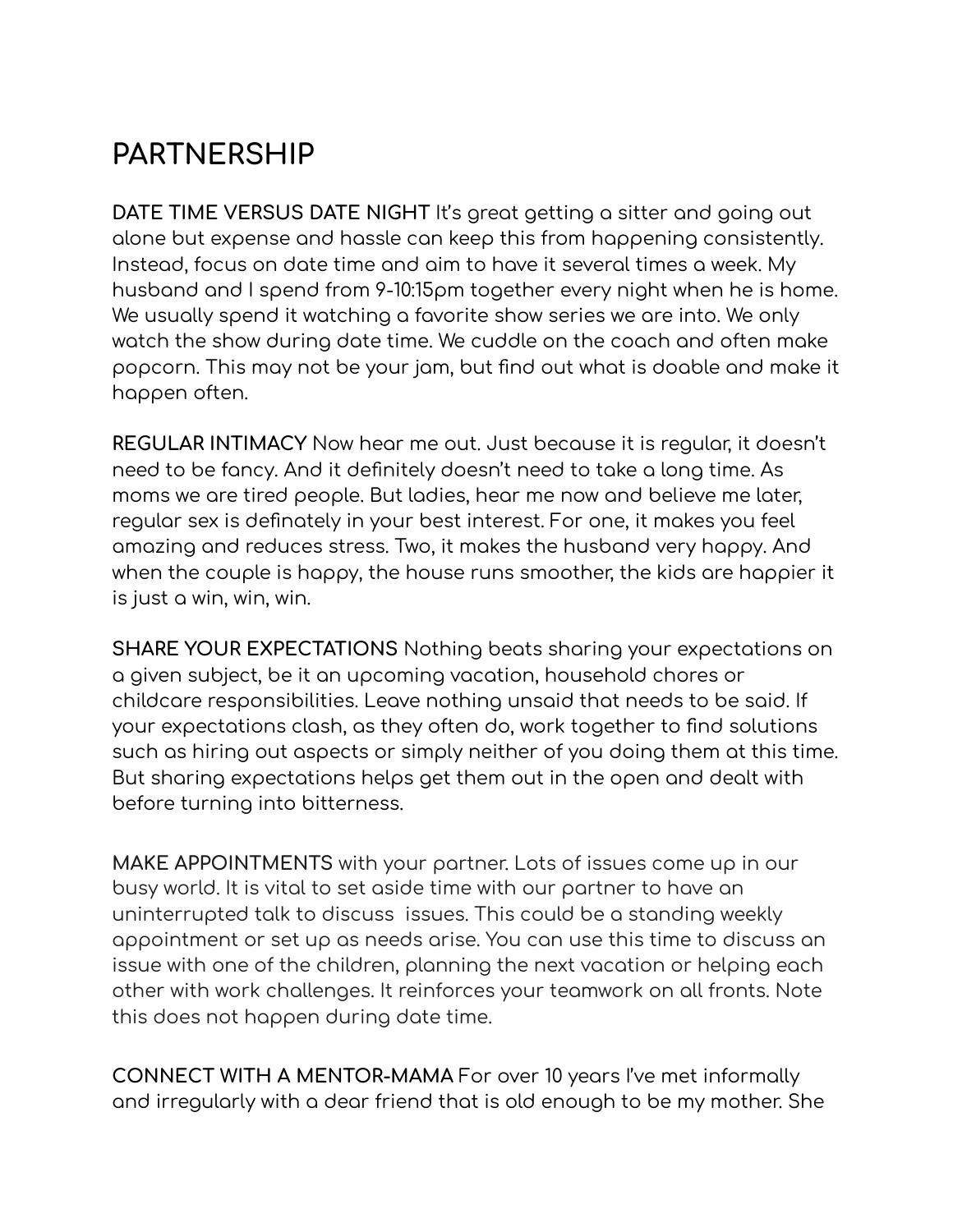believes in me, my work and my family. She prays for my girls - not because I asked her to - just because she wants to. I ask her for advice on my design business and my kids and she happily supplies it. We all need a cheerleader. Seek one out and meet up occasionally to fill up both your cups.

# **LIFESTYLE**

**SPARK SOME JOY** Less really can be more. I have fully enjoyed implementing the Konmari method of organizing. Removing everything unnecessary and organizing only the items that make me happy. Knowing where everything is brings peace to the whole family. Whatever method you choose, a tidy home is a real boost!

**MAKE LIFE EASY** If something isn't working in your household, figure out a way to change it up. The day I realized that I can simply put a basket of socks by the front door with the shoes, I became a happier mom. This prevented the second panicked trip upstairs before school in the morning. It allowed us to get to school on time. Why didn't I think of this before?

**EMBRACE THE UNCHANGEABLES** To protect yourself from bitterness. Accept the aspects you can not change in the people that make up your family and your workplace. Take the energy you would use to complain about them or strategize changing them to praying for them. Focus on the parts of them you appreciate and admire. Truly accept them the way they are. This is the single hardest hack for me to apply personally. But after working on it for many, many years - I am starting to see real transformation in myself and my relationships.

**SHOWCASE HAPPY MEMORIES** The book the Happiness Project by Gretchen Reuben gave me this idea of showcasing our families happy memories around the house. I do it with photos from trips on our walls, a photo tray on the dining table, the side of the fridge, and mementos in every room. They work to soften all our hearts and remind us of light times and close feelings.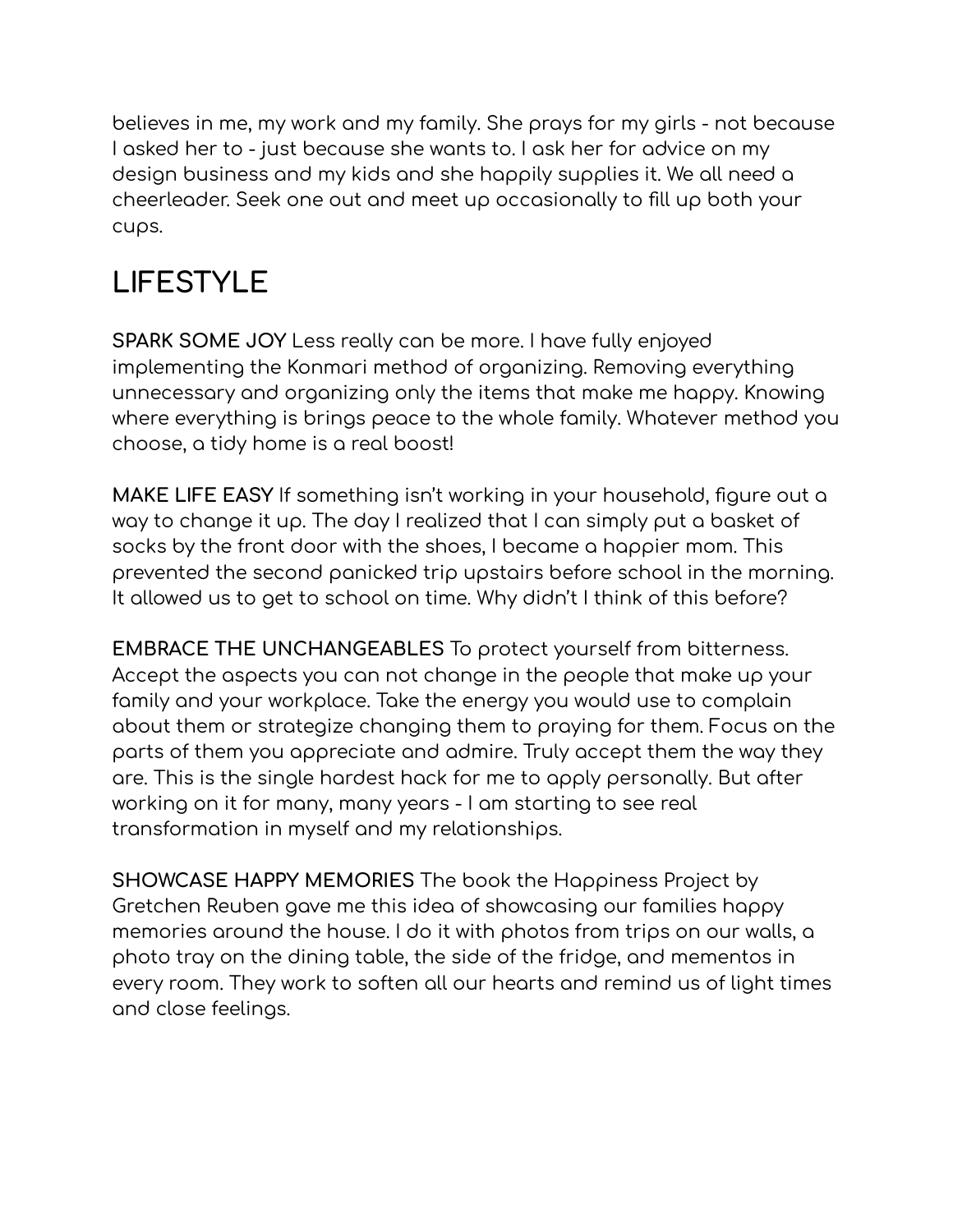**GET MOVING** everyday - be it a fitness class you enjoy or a nature walk with teens or a dance party with your littles. Getting enough fitness will radically increase your joy.

**GOOD SLEEP** Should be a major priority. Having a soothing routine before bed is helpful like washing off your makeup, putting on lux face lotion, and hitting the sack at the same time each night for a solid 7 hours will add great energy to your days. Note: I realize there is <sup>a</sup> huge attachment movement but I really want to recommend sleeping alone with your partner and moving the kids on out. A couple that sleeps together stays together if you get my meaning.

**GET OUT!** Fight the temptation to isolate and stay indoors. Get out and about. The great outdoors can be super cathartic and change your perspective instantly. Even small positive encounters with strangers at the grocery store stimulate joy., so get out there and enjoy life.

**STYLE YOURSELF HAPPY** Each year I host a style swap where girlfriends drop clothes off during the week. I sort it by category and color and create a mini- free boutique on Sunday night. We have drinks and "shop" like crazy. All the leftovers are wrapped up for the women's shelter. Everyone wins.

**LOVE YOUR BODY** Jen Hatmaker in her book Fierce, Free & Full of Fire tackles our body issues and reinforces a love and appreciation for the body you've been blessed with. It really helped me to stop getting down on aspects of my body.

**BEAUTY** Annual Makeovers to keep current with your look are super helpful. If that isn't possible I would recommend finding youtube channels where the host has similar coloring and features to yours and you can learn great makeup, hair and style tips.

**FAMILY DINNERS** at the table with no screens were the grounding force of our family. To get the conversation started I'd think of a question ahead of time. Buying a little packet of party questions and placing them on the table and taking turns asking them is also a good way to keep the conversation going.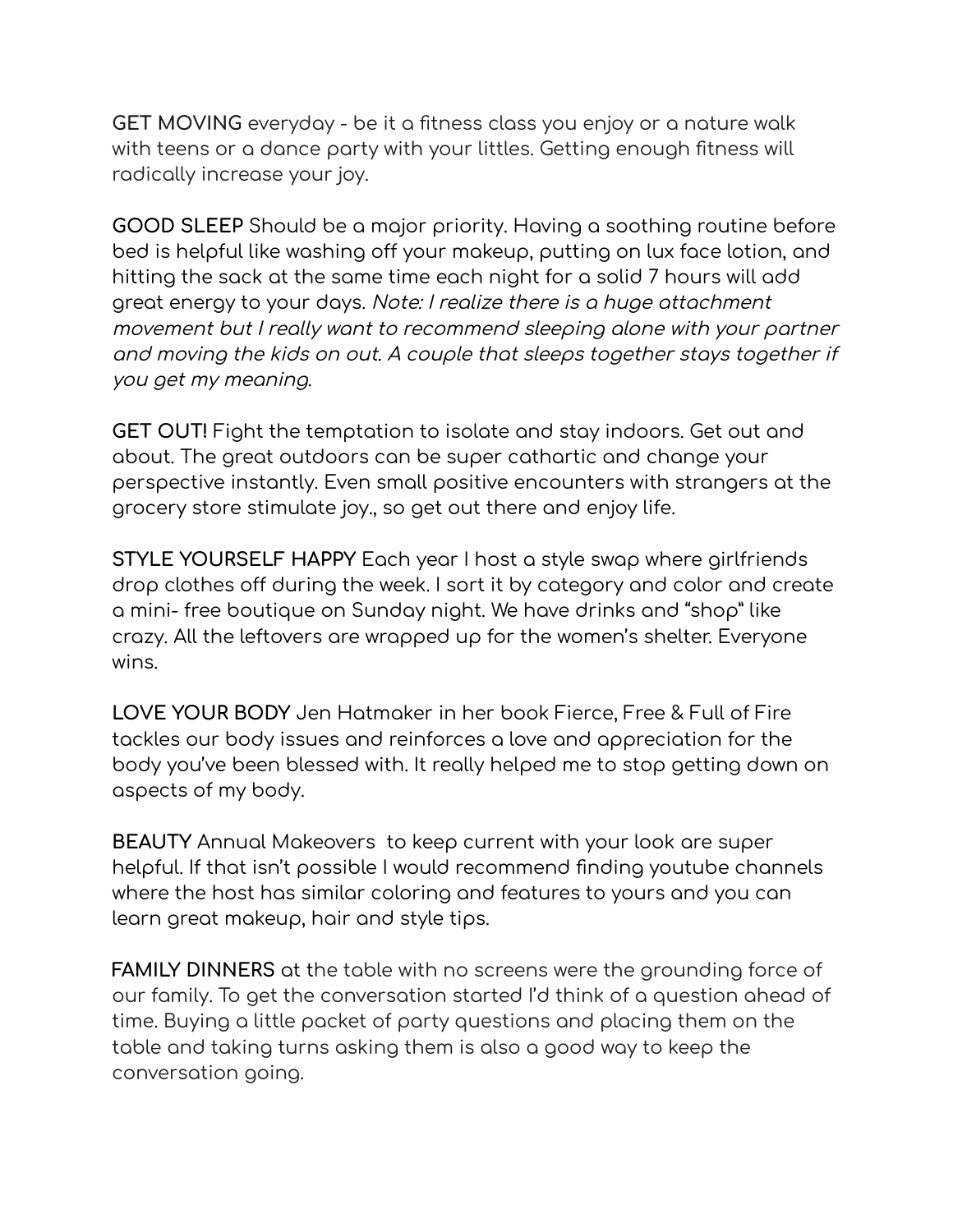# **FIND YOUR PEOPLE**

**FINDING YOUR PEOPLE** can be a little tricky. You have to be on the prowl at all times. You may find them at your kids' school, at church, at the gym, at some social event. The key to spotting them is being consistently your authentic self. If you can be transparent and they respond in kind, and you hit it off - you have found a friend indeed. I remember dropping off my kids for the first day of school for my third and fifth grader, turning on my heels after the obligatory photo by the sign, and turning to another mom and saying "can I get an Amen?!" as I giddily ran to my car. She looked at me with glassy eyes and a shocked look as if I had slapped her. Not my people. A great mom no doubt, but not my people. Mine were already at the restaurant with my mimosa waiting for me.

**PRIORITIZE YOUR TRIBE** Once you find two or more women for your tribe, value your time together. If you keep cancelling they may stop calling. Work together to find dates and activities that work for all of you. If you struggle with depression or fatigue to meet yet deeply want to, tell them that too. Vulnerability is key. Sometimes you may need to have someone pick you up for an added incentive to get out the door.

**MAKING IT HAPPEN** I have found that I need to be the instigator and creator of events to keep my relationships going. We all want to hang out but if we are not intentional it wont hardly ever happen. So I have created a Bookclub, a Supperclub, a Masterminds (one for female entrepreneurs, one for moms), and Team Dinners at work to keep my schedule full of fun gatherings.

**FAMILY REUNIONS** My birth family is colorful. Dysfunction Junction. But boy do we have fun together. We meet for a big meal at my Aunt's - every few years. The potluck goes a long way to strengthen our ties. Do you have a tradition that brings the family together in a positive way? If not, start one.

**WE'RE STRONGER TOGETHER** Feeling down? Focus on giving to others. Giving will get you out of your funk quicker than most things. And doing it with a bunch of motivated women is even better!! Joining a service group at school like College Mentoring or throwing an auction for the art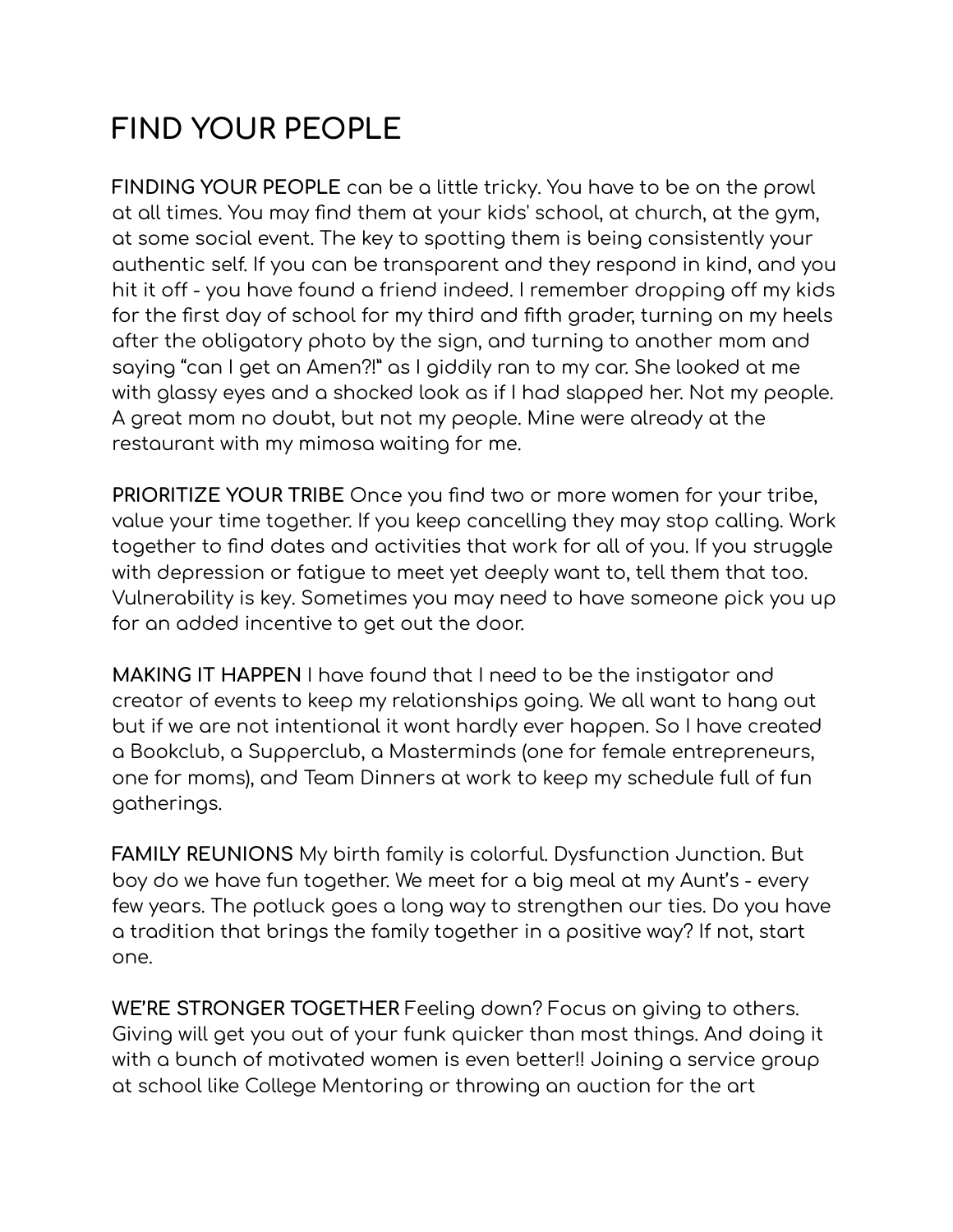department or joining the Boosters Board have all been meaningful endeavors for me and led to great friendships during the process.

**ASK FOR HELP** Girlfriends are a great first defense but also tap family, teachers, doctors, counselors, librarians and books for help and support. It makes others feel needed and you get help. Win-Win!

**LEARNING FROM THE MASTERS** One of the best things I ever did was to help out in a teacher's classroom known for her ability to manage children well. I learned tips on how to transition my littles from one activity to another, on how to get them to pick up after themselves and much more. Whatever your weakness is currently, find someone who is masterful at it and watch them in action and take notes!

#### **FUN**

**FIND YOUR FUN** Seriously ask yourself what makes your heart jump at the chance of doing it? For me it is reading a novel or scrapbooking. Yes I sound like I am 85 with way too many cats. But what can I tell you, I am an indoorsy gal. What is your jam? It is important to not lose yourself during the parenting years. Develop your interests,

**COMEDY** Want a fun way to start your day with zero time waste? I recently started applying makeup at my desk while simultaneously watching comedy youtube clips. In five minutes I look good and had a good belly laugh (Favorites: I Mom So Hard, SNL, youbetya, Keep er Movin')

# **KIDDOS**

**LOVE THEM JUST THE WAY THEY ARE** Mr. Rogers said this best. But isn't it hard to live out? As moms we can easily slip into focusing on all the ways our child is not meeting the grade in school, sports, socially or morally. We think we are helping by strategizing improvement tactics but our children may interpret it as: I'm not good enough. Thinking why can't they just accept me? It is so useful to try to put ourselves in their shoes and hear us through their ears. Am I respecting them as much as I would a good friend? What is my tone like? Am I mentioning all their deficiencies or just helping them work on a single area at a time?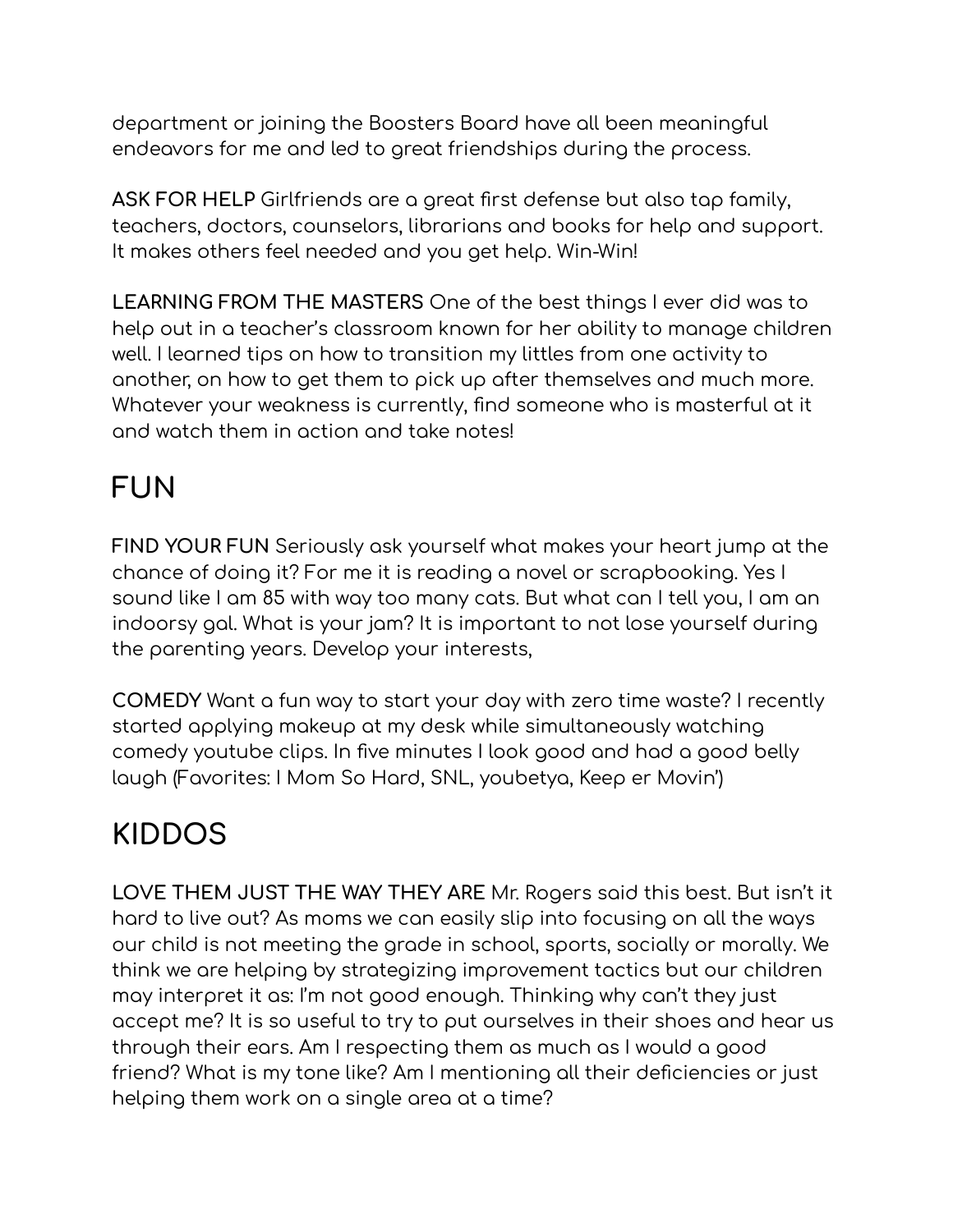**BE PRESENT** If you give your children **undivided** attention for a short time you can fill up their love tank.This can be very difficult with our ever present photos and distraction but it is crucial to enjoy connection with all our loved ones. A great book on understanding the love languages of yourself and others is The 5 Love Languages of Children by Gary Chapman.

**EXPECT HARD MOMENTS** I find that I am consistently shocked and put out when things don't go my way. Rather we should lean into life's difficulties as an opportunity to be gracious with ourselves and others. Kid spills the milk? "Oh no problem honey." Checker at the grocery store makes a mistake? "No worries." Believe me this is not easy for me - I'm as far from light and breezy as they come. But I have found the release of expecting perfection wonderful and much easier on the heart.

**OUTSOURCE** Find out what aspect of parenting you find super fun. Be it sports, birthday parties or craft time. Find your personal jam and excel in it. Tap other parents whose talents are your weakness/dislike and swap talents. Hear me now: You do NOT have to do it all. And by trying, you are not letting another person let their light shine bright!

**PUT THEM TO WORK** Have children not only clean up after themselves but do at least one family chore always. It teaches them that they are part of something bigger than themselves. The world doesn't revolve around them. They are part of a family, a community, a world. Finding a summer project that your family can do for the community is a great way to apply this ethic. One summer my girls and I refurbished a bedroom at the women's shelter, and it was immensely rewarding.

**CHERISH WINS** Writing down small wins really helps you see how you and your kiddos ARE making progress. Verbalizing all the good aspects of your child goes a long way to help our kids feel cherished, and believed in. Try 5 to 1 Positive to Negative ratio - saying 5 positive encouraging things to every request or correction. I say request or direction, because to a child, every request like "please put your dishes in the dishwasher" can feel like a correction. So if they are hearing more direction or correction than encouragement, they could feel crushed versus cherished.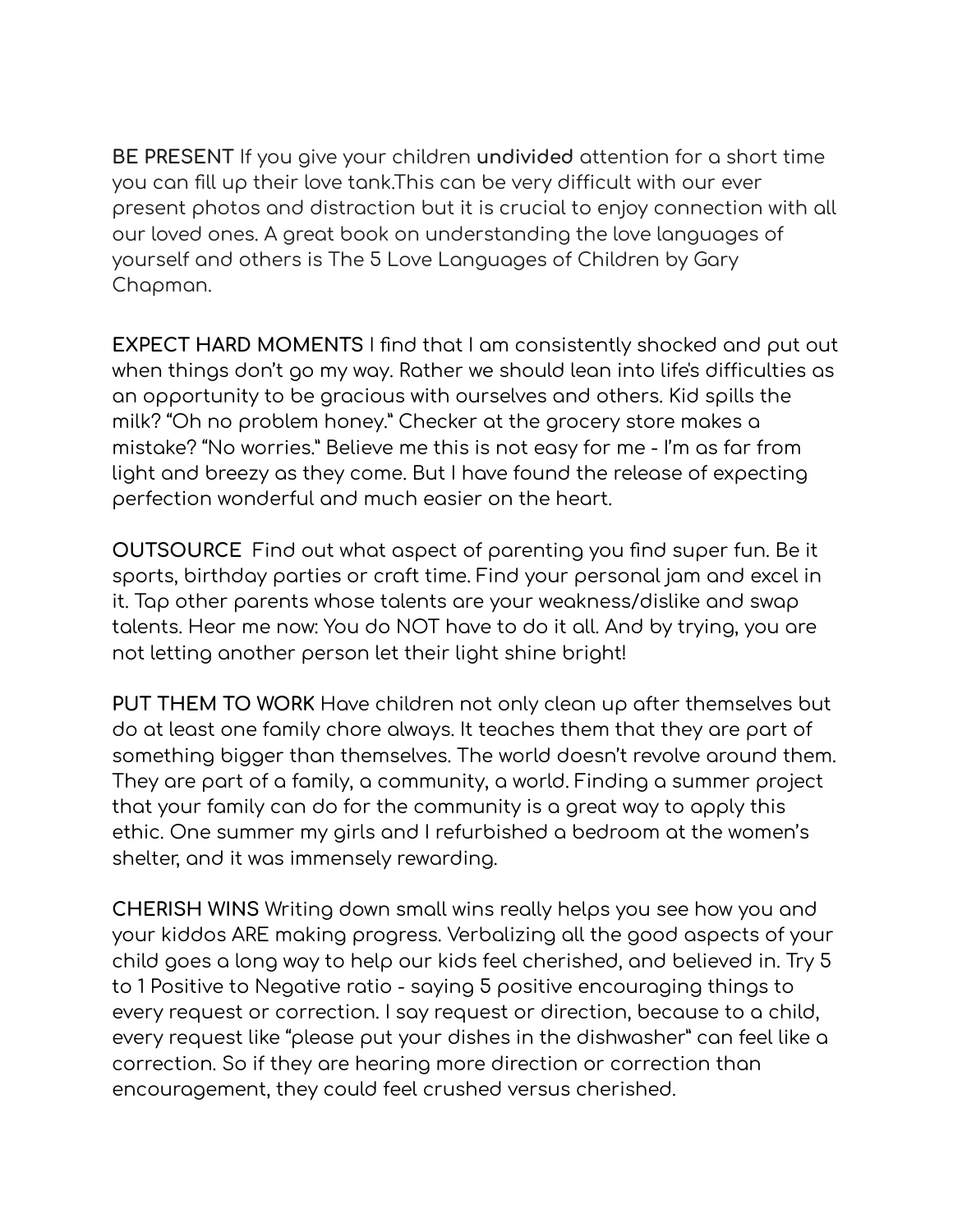**RELEASE TENSION** Giving into God by admitting we are powerless to manage our children on our own is a deep relief. It's admitting that we don't know how to fix their issues, attitudes, or actions. To lack faith that God can redeem them leaves us to live in fear and anxiety.

#### **BEST READS**

- The Nurtured Heart Approach
- You Can't Make Me, But I Can Be Persuaded
- The Strong Willed Child
- Boundaries Series by Townsend

**LOVING TONE** Let's talk to our children like a good friend. Never barrating. Ask kind, believing, open questions, not accusing ones. And apologize when we fall short.

**BUILD FAMILY BELONGING & PURPOSE** Use your last name alot. We Bokovoys this, we Bokovoys that… In our house, we...fill in the blank. Come up with 2 or 3 attributes that you want to embed in your children as your family purpose. Like spirituality, independence, service. Repeat them often. When they leave home these attributes should be their mission statement as they go out into the world.

**FRIENDSHIP** When our children have happy, fulfilling friendships - our hearts soar. But it can be hard to facilitate their relationships - in fact, we really can't outside of arranging playdates when they are little and encouraging them to hang out with positive people when they are older. Perhaps the best we can do is to teach them what a good friend is and isn't. And how to cultivate quality friendships by being a great one ourselves.

**EMPOWERMENT** Whatever your child can do for themselves they should do. This will free up your time and allow everyone in the family to become a fuller version of themselves.

**KILL ENTITLEMENT** Everything a child can do for themselves they should. As soon as they are able they should clean up after themselves, serve the family, do their own laundry, feed themselves and so on. This will save you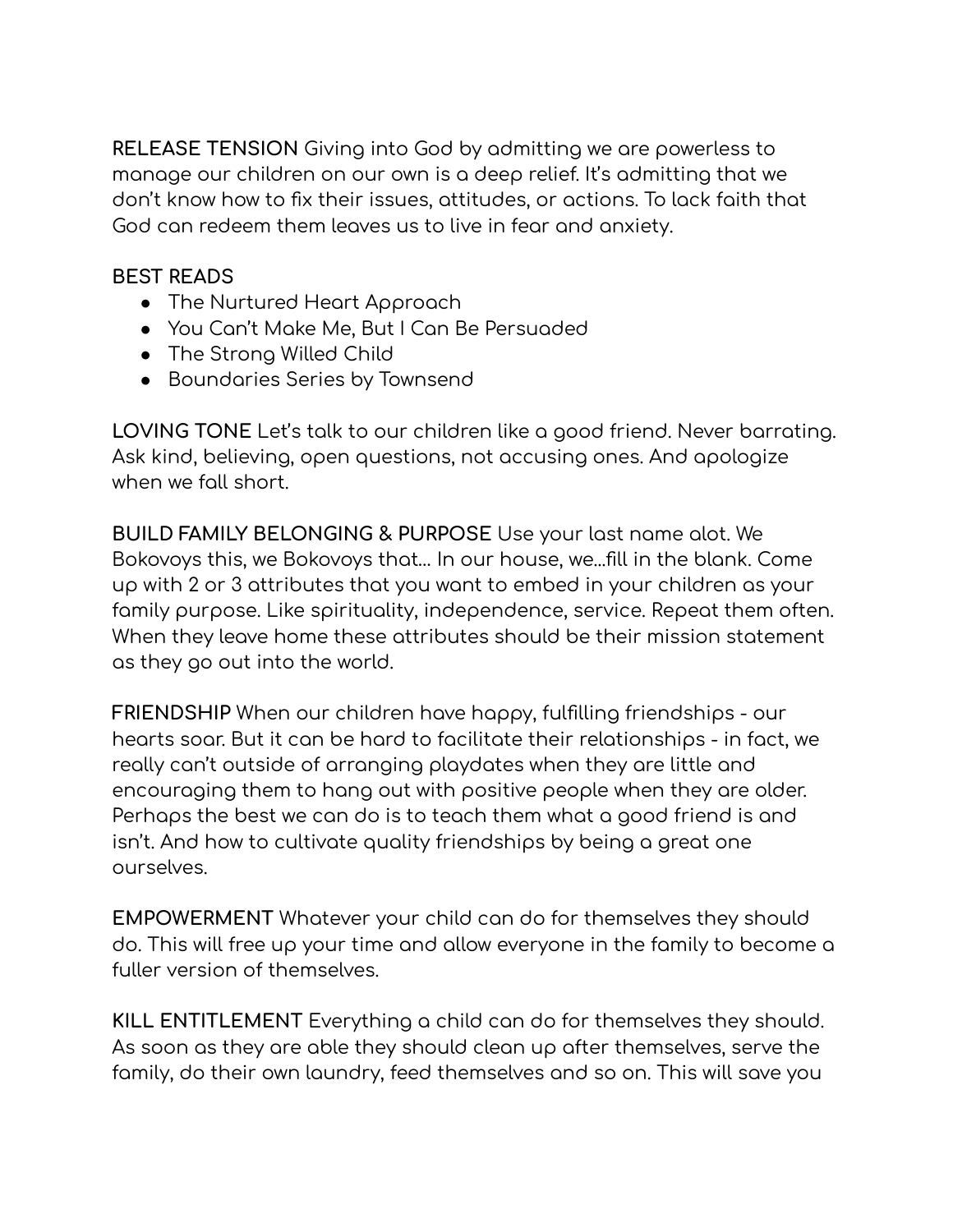from an entitled teen. Believe me. I was super late to this party and have suffered the consequences.

**SHOW ME THE MONEY** Encouraging children to work outside the home as soon as possible. Selling worms to fishermen, offering et care services, pulling weeds for neighbors. Earning their own money empowers them and builds self esteem and confidence.

**COLLEGE MONEY** Teach your children how to save, spend and give wealth wisely. Read *Debt Free U*, by Zac Bissonnette and a wonderful comprehensive workbook College Knowledge developed by Claire Bokovoy.

**HONESTY** Modeling honesty for your children will reap great joy for you during their teen years. If your family culture is built on vulnerability and acceptance your children will be more likely to confide in you.

**GET HELP** Going to a counselor that specializes in children can be so helpful in providing strategies with whatever issues you are currently facing with your children. This has been invaluable to me over the years.

**TAKE 100% RESPONSIBILITY** One of the best tips I received came from Jack Canfield in his book the Success Principles is taking 100% responsibilities. Implementing this in my life has been very freeing and empowering. Meaning that when something goes wrong I don't jump to blame and get angry. I look at what I could have done differently in the situation and own it. Our children see us do that and they learn.

**WHEN THERE IS NO HACK - FIGHT TO FORGIVE** This is a big one. A good book to read is Forgiving When You Can't Forgive by Lysa TerKeurst. Have you been let down time and again? Perhaps for years? Have you poured yourself out but feel others have not been grateful or reciprocated? Do you feel you are at the breaking point of separation?

If you are answering "Yes!" I want to deeply sympathize. As mothers and partners we do pour out to seemingly no end. Because we do a lot it is hard to see or appreciate what others are contributing. We haven't felt heard or respected. We may feel our contributions are for not. It is at this point we may want to simply cut even family out of our lives. Perhaps our spouses, or even our children. When we lose respect for others due to hurt,